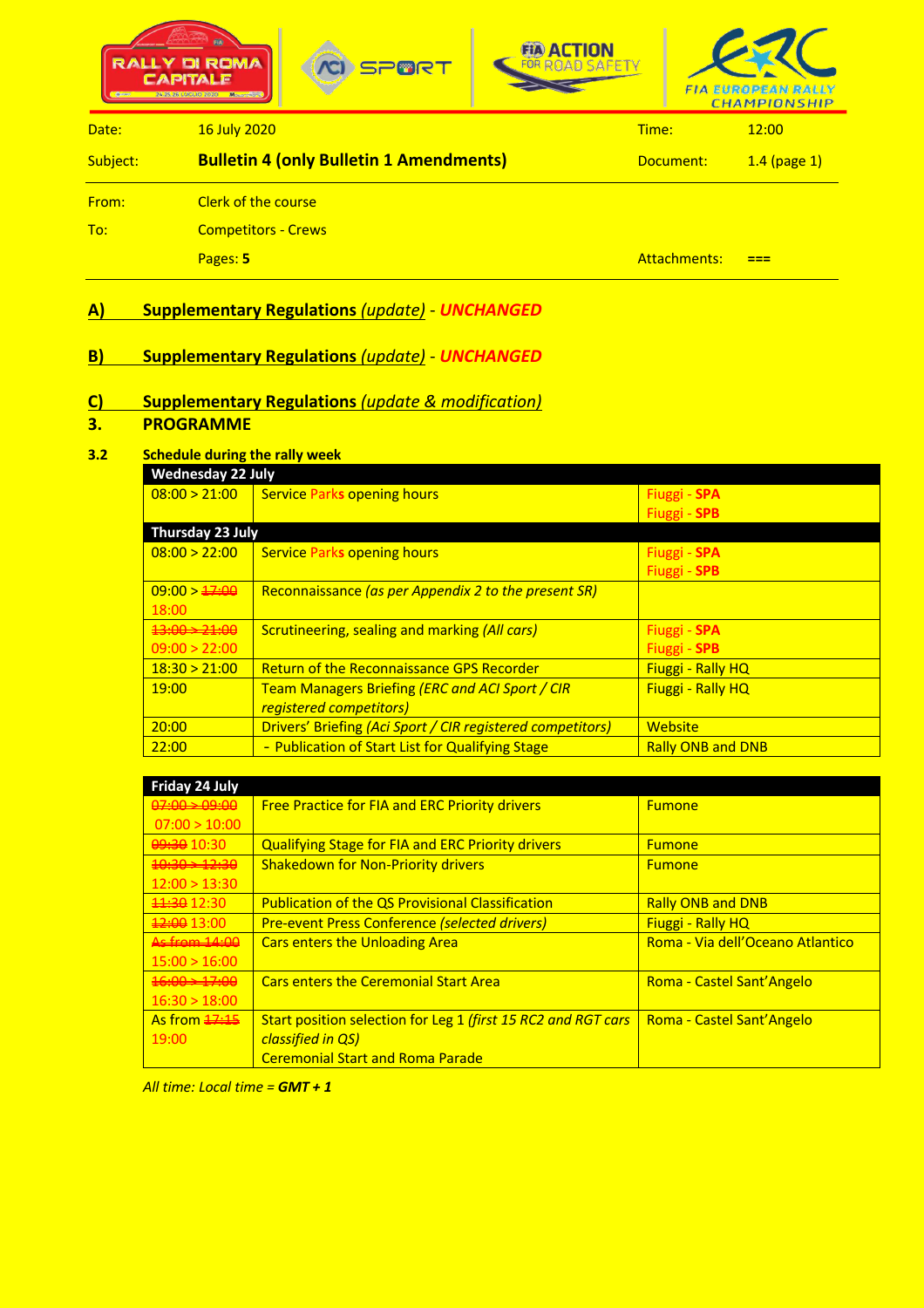





**Date: 16 July 2020 Time: 12:00 Time: 12:00** 

Subject: **Bulletin 4 (only Bulletin 1 Amendments)** Document: 1.4 (page 2)

- **D) Supplementary Regulations** *(update) UNCHANGED*
- **E) Supplementary Regulations** *(update & modification) UNCHANGED*
- **F) Supplementary Regulations** *(update & modification) UNCHANGED*
- **G) Supplementary Regulations** *(update & modification) UNCHANGED*
- **H) Supplementary Regulations** *(update) UNCHANGED*
- **I) Supplementary Regulations** *(update & modification)*

## **11. SCRUTINEERING, SEALING AND MARKING**

- **11.1 Scrutineering venue and timetable**
	- Venue: Fiuggi Pia Fiuggi Fonte Anticolana - Service Park A **(SPA)** Fiuggi Viale degli Studi - Service Park B **(SPB)**
	- Date and time: **Thursday 23 July from 13:00 to 21:00 09:00 to 22:00** *(as per individual time published in a Bulletin).*
- **J) Supplementary Regulations** *(update, modification & new)*

## **12. OTHER PROCEDURES**

### **12.1 Ceremonial Start / Roma Parade**

### **12.1.1 Participation** - *UNCHANGED*

- **12.1.2 Rally cars transfer to Roma-Via dell'Oceano Atlantico by competitors** *UNCHANGED*
- **12.1.3 Rally cars transfer to Roma-Via dell'Oceano Atlantico on Organiser's transporters**

A transportation service from Fiuggi-Stadio Area to Roma-Via dell'Oceano Atlantico will be provided by organisers with extra cost of **€ 244.00 (VAT 22% included)**.

Any team who might want to use this service shall contact the organisers before **Monday 20 July, at 18:00**.

As **from 12:00 13:00 to 13:00 14:15 on Friday 24 July** competitors must drive the competing cars to Fiuggi-Stadio Area for cars loading on the transporters. The loading must be made by a member of each team. No rally cars will be loaded unless a team member is present in order to assure the operation.

Entering Fiuggi-Stadio Area Cars Loading Area outside the indicated time will incur a cash **penalty of € 200.00**. As **from 13:30 14:30** the convoy of transporters will move from Fiuggi-Stadio Area to Roma-Via dell'Oceano **Atlantico** 

As **from 15:00 15:30** a representative of each competitor must unload the competing car in Roma-Via dell'Oceano Atlantico. If during the unloading operations at the scheduled time no team member is present the unloading will be carried out by the transporter being any risk full responsibility of the team.

### **12.1.4 Servicing in Roma-Via dell'Oceano Atlantico** - *UNCHANGED*

### **12.1.5 Ceremonial Start Pre-activity**

The itinerary from Roma-Via dell'Oceano Atlantico to Roma-Castel Sant'Angelo Ceremonial Start area is included on the Road book and on the Rally Guide.

The individual start time from Roma-Via dell'Oceano Atlantico to Roma-Castel Sant'Angelo is at the competitor's discretion; cars must enter the Roma-Castel Sant'Angelo Ceremonial Start area **at list** before **17:00 18:00**.

From the moment cars arrive at Roma-Castel Sant'Angelo Ceremonial Start area repairs or any assistance will not be allowed.

Access to the Ceremonial Start area is limited to crews, to officials and to media holding appropriate passes.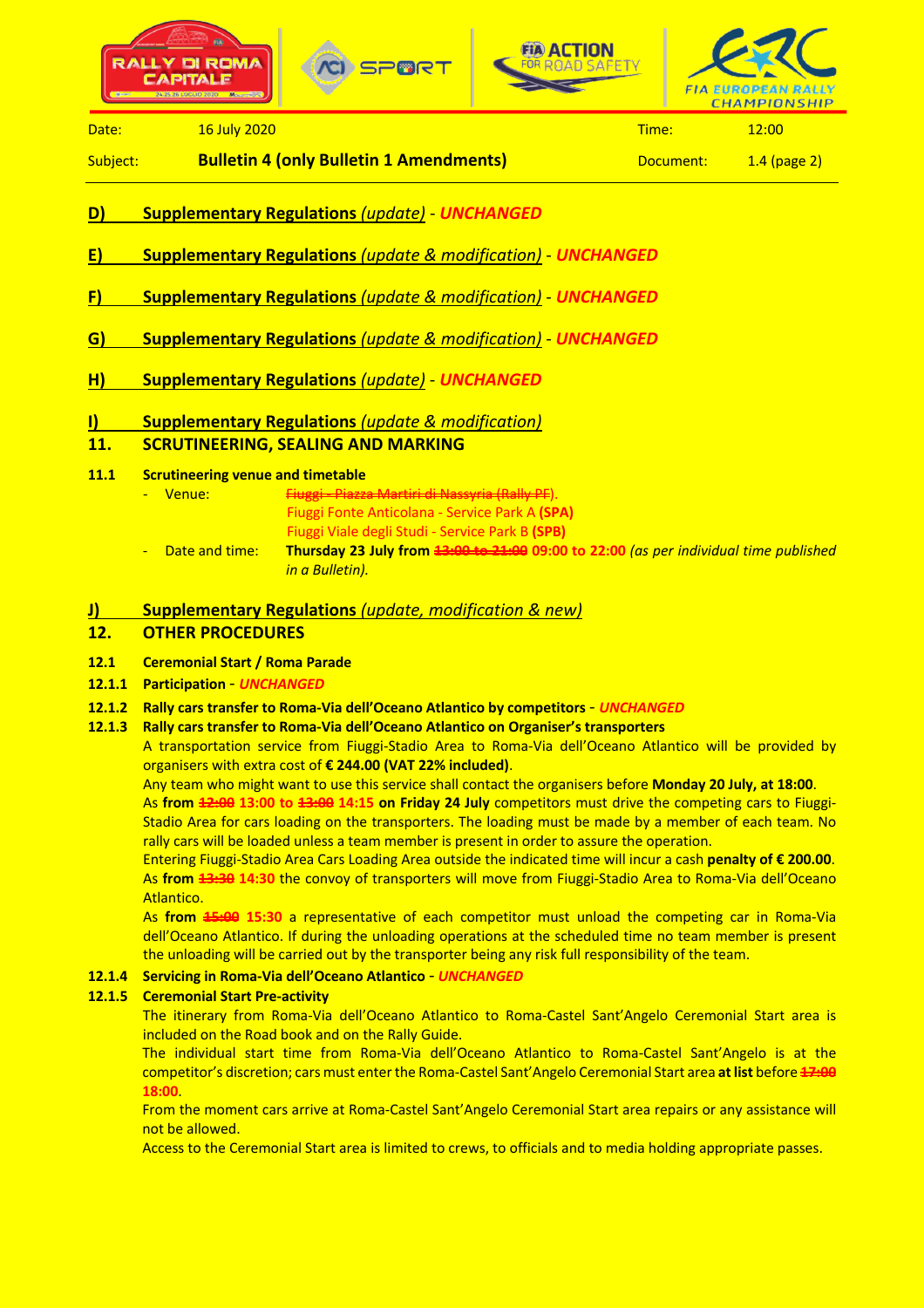

Subject: **Bulletin 4 (only Bulletin 1 Amendments)** Document: 1.4 (page 3)

- **12.1.6 Ceremonial Start - Rally cars transfer from Podium/Ceremonial Start to Roma-Via dell'Oceano Atlantico** Ceremonial Start will take place on **Friday 24 July from 17:15 19:00** in Roma-Castel Sant'Angelo. First 15 cars passing on the ramp will be RC2 and RGT cars in QS classification order, from 16<sup>th</sup> car will be sent to the ramp in numerical order The transfer of competing cars from Podium/Ceremonial Start up to **Roma-Via dell'Oceano Atlantico** (see the RB) will take place in group of 15 cars, escorted by Motorcyclists of Roma Municipality Police at a moderate speed. Road traffic law must be respected during the whole duration of the convoy. All infringement will be reported to the Stewards. **12.1.7 Rally cars transfer to Fiuggi SP by competitors** - *UNCHANGED*
- **12.1.8 Rally cars transfer to Fiuggi-Stadio Area on Organiser's transporters** *UNCHANGED*
- **12.1.9 Rally Start - TC0** *UNCHANGED*
- **12.1.10 Start Orders and Times** *UNCHANGED*
- **K) Supplementary Regulations** *(update & modification)* **15. FINAL CHECKS - PROTESTS and APPEAL** - *UNCHANGED*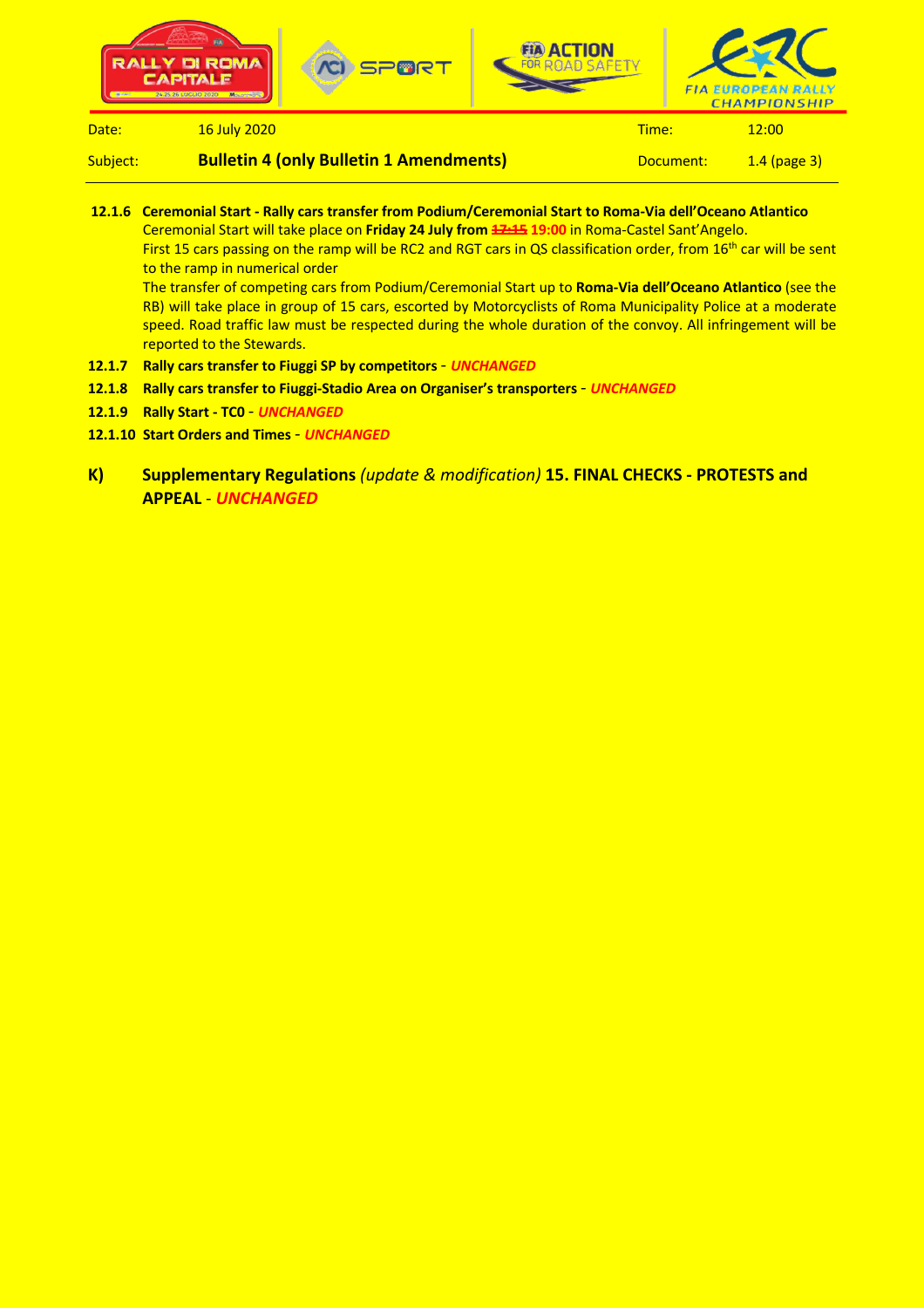

#### Subject: **Bulletin 4 (only Bulletin 1 Amendments)** Document: 1.4 (page 4)

# **L) Itinerary** *(modification)*

**Appendix 1a - Itinerary of Qualifying Stage & Shakedown, of Ceremonial Start and Roma Parade**

# **RALLY DI ROMA CAPITALE 2020**

| <b>Free Practice / Qualifying</b><br>Friday 24 July 2020 |                                        |               |                                      |                         |                       |                       |                                               |                         |
|----------------------------------------------------------|----------------------------------------|---------------|--------------------------------------|-------------------------|-----------------------|-----------------------|-----------------------------------------------|-------------------------|
| TC.                                                      | <b>LOCATION</b>                        |               | SS dist.                             | <b>Liaison</b><br>dist. | <b>Total</b><br>dist. | <b>Target</b><br>time | <b>AVS</b>                                    | <b>First car</b><br>due |
| <b>RZ</b><br>QS                                          | Fiuggi - Refuel                        |               |                                      |                         |                       |                       |                                               |                         |
|                                                          | <b>Fumone - Start of Free Practice</b> |               |                                      |                         |                       |                       |                                               | 07:00                   |
|                                                          |                                        |               | <b>FREE PRACTICE CLOSES AT 10:00</b> |                         |                       |                       |                                               |                         |
| <b>TCQS</b>                                              | <b>Fumone</b>                          |               |                                      |                         |                       |                       |                                               | 10:27                   |
| <b>QS</b>                                                | <b>Fumone - QUALIFYING STAGE</b>       |               | 4.02                                 |                         |                       | 00:03                 |                                               | 10:30                   |
| <b>TCPF</b>                                              | Fiuggi - Parc Fermé IN                 |               |                                      | 13.25                   | 17.27                 | $-00:30$              | 34.54                                         | 11:00                   |
|                                                          |                                        |               |                                      |                         |                       |                       |                                               |                         |
| <u>vers bull.4 - 16.07.2020</u>                          |                                        | <b>Totals</b> | 4,02                                 | 13,25                   | 17,27                 |                       | Sunrise: Fiuggi 05:53<br>Sunset: Fiuggi 20:55 |                         |

| <b>Shakedown</b><br>Friday 24 July 2020 |                           |                                  |                  |                       |                       |                      |                         |
|-----------------------------------------|---------------------------|----------------------------------|------------------|-----------------------|-----------------------|----------------------|-------------------------|
| TC.                                     | <b>LOCATION</b>           | SS dist.                         | Liaison<br>dist. | <b>Total</b><br>dist. | <b>Target</b><br>time | <b>AVS</b>           | <b>First car</b><br>due |
| <b>RZ</b><br><b>SD</b>                  | Fiuggi - Refuel           |                                  |                  |                       |                       |                      |                         |
|                                         | <b>Shakedown Start</b>    |                                  |                  |                       |                       |                      | 12:00                   |
| <b>SD</b>                               | <b>Fumone - SHAKEDOWN</b> | 4,02                             |                  |                       |                       |                      |                         |
|                                         |                           | <b>SHAKEDOWN CLOSES AT 13:30</b> |                  |                       |                       |                      |                         |
|                                         | vers bull 4. - 16.07.2020 |                                  |                  |                       |                       | Sunrise: Roma 05:53  |                         |
|                                         |                           |                                  |                  |                       |                       | Sunset: Fiuggi 20:55 |                         |

# **RALLY DI ROMA CAPITALE 2020**

| <b>Start (Section 1)</b><br>Friday 24 July 2020 |                           |                                                            |                  |                       |                       |                                             |                         |
|-------------------------------------------------|---------------------------|------------------------------------------------------------|------------------|-----------------------|-----------------------|---------------------------------------------|-------------------------|
| TC                                              | <b>LOCATION</b>           | SS dist.                                                   | Liaison<br>dist. | <b>Total</b><br>dist. | <b>Target</b><br>time | <b>AVS</b>                                  | <b>First car</b><br>due |
|                                                 |                           | Roma Castel Sant'Angelo - Ceremonial Start and Roma Parade |                  |                       |                       |                                             | 19:00                   |
|                                                 | vers bull 4. - 16.07.2020 |                                                            |                  |                       |                       | Sunrise: Roma 05:53<br>Sunset: Fiuggi 20:55 |                         |